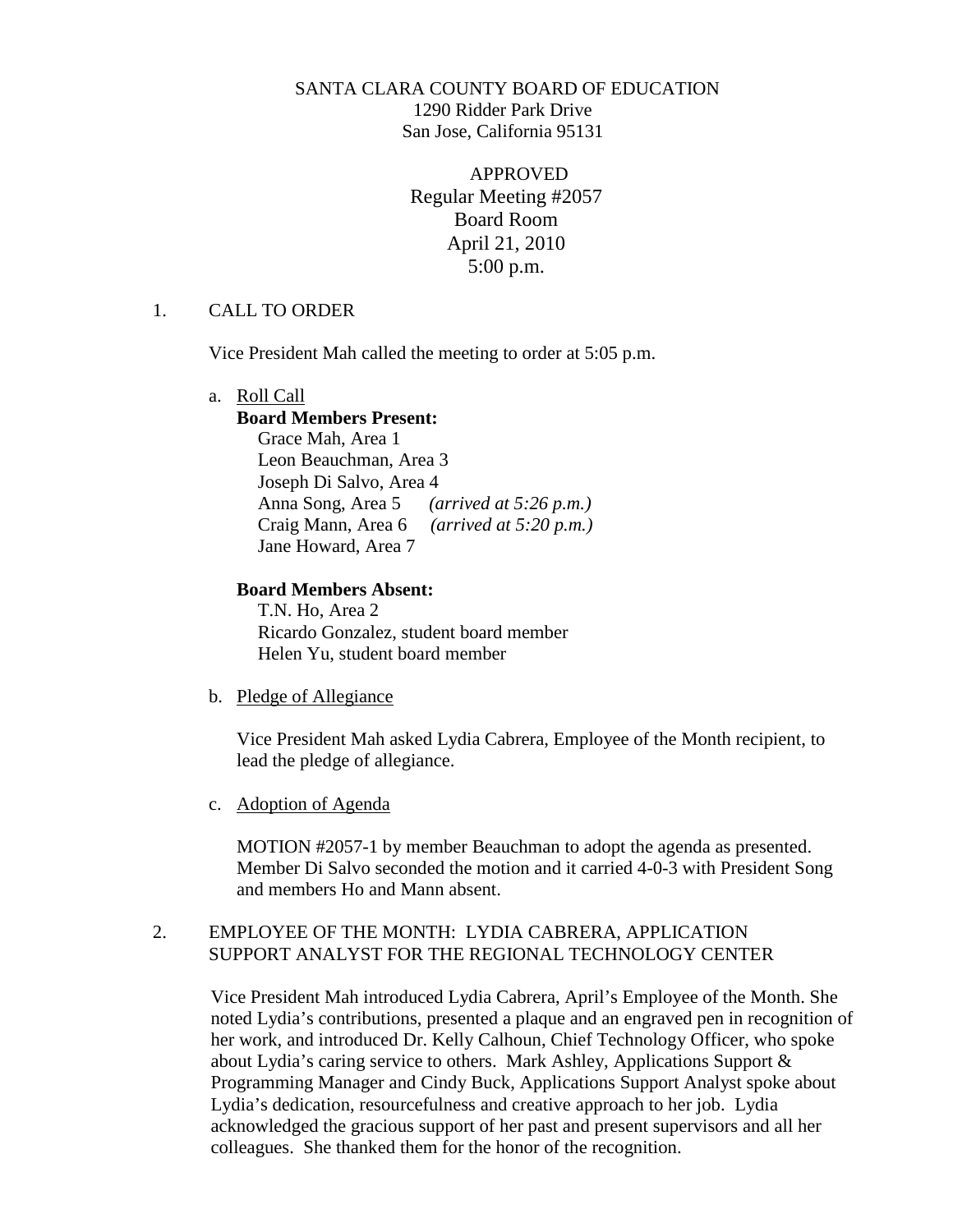# 3. NOMINEES FOR CLASSIFIED EMPLOYEE OF THE YEAR

Dr. Weis provided background on the State's Classified Employee of the Year program. Vice President Mah and Dr. Weis introduced the six Santa Clara County nominees submitted by the SCCOE and presented a plaque to each nominee in recognition of their accomplishments.

*(Member Mann arrived at the meeting – 5:20 p.m.)*

# 4. PUBLIC COMMENTS OF PERSONS DESIRING TO ADDRESS THE BOARD OR TO PRESENT PETITIONS

Vice President Mah opened the hearing for public comment.

Brian Singer, teacher at View Side Academy, addressed the Board on his positive prospective on students and administration at View Side Academy.

April Carlson, teacher, spoke about the Board's decision process on charter schools. She thanked SCCOE for resolving the NCLB SEIU issue by establishing a new job classification.

Matthew Cottrell, SEIU Local 521, thanked SCCOE for arriving at an agreement with SEIU regarding the NCLB issue with instructional assistants.

*(President Song arrived @ 5:26 p.m.)*

### 5. CORRESPONDENCE

• Letter dated April 18, 2010 from Mike Lee, teacher at Redemption Academy Community School, regarding his concerns in respect to Dr. Weis and Dr. Dritz.

### 6. CONSENT ACTION ITEMS

- a. Request Approval of Regular Meeting of April 7, 2010 (#2056)
- b. Request Approval of Member Ho's Absence from the April 21, 2010 Meeting
- c. Request Approval of Purchase Order Exceeding \$100,000
- d. Request Approval for the Submission of a Non-Competitive Grant Application to the Office of Head Start 1.84% COLA increase
- e. Request Acceptance of Donation from Walden West Foundation (Environmental Education)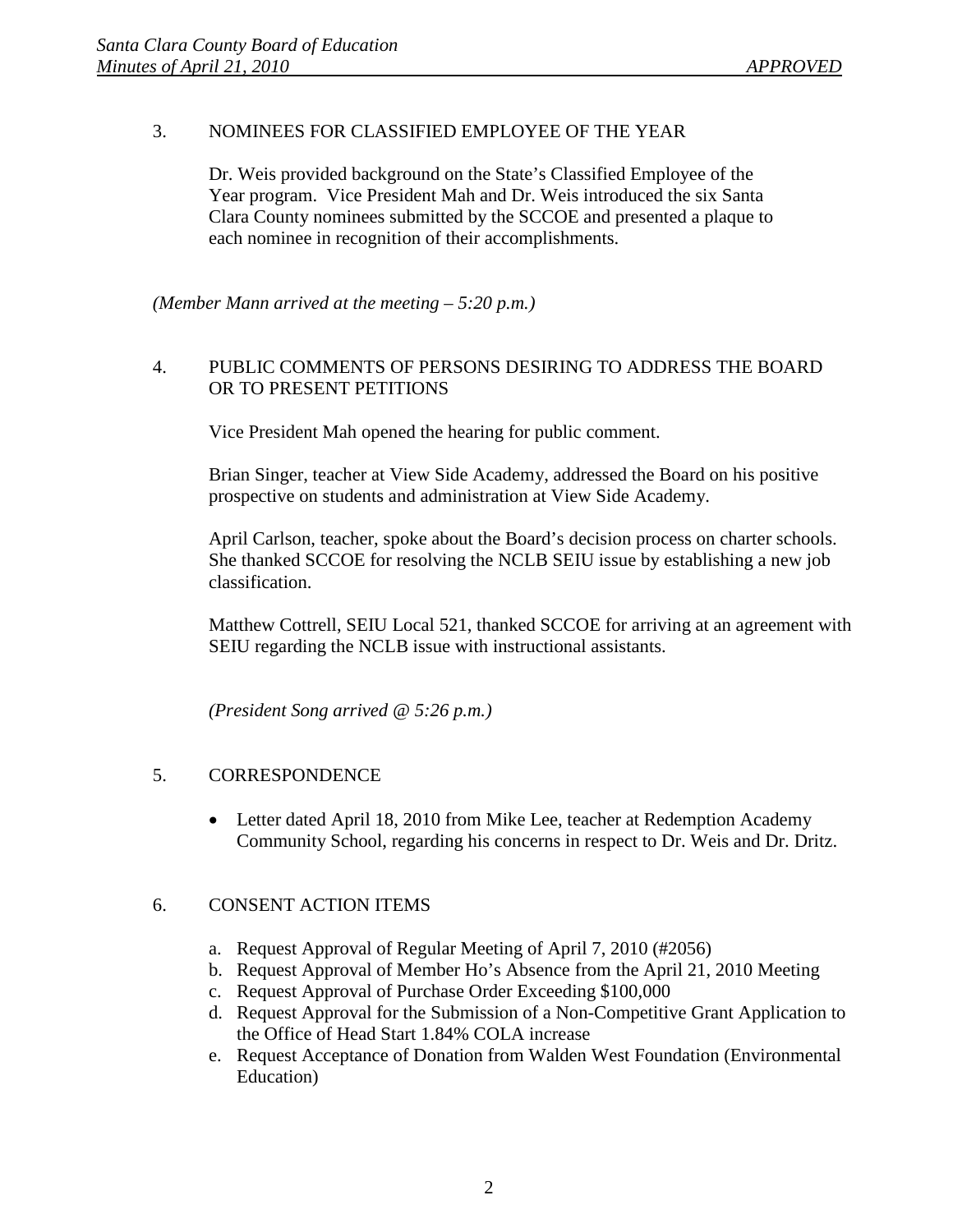MOTION #2057-2 by member Howard that the Board approve Consent Action Items A-E. Vice President Mah seconded the motion and it carried 6-0-1 with member Ho absent.

# 7. STUDY ACTION ITEMS

a. Request Approval for Material Revision to Downtown College Prep—Alum Rock Charter Petition

Dr. Weis provided an introduction to the material revision request from Downtown College Prep—Alum Rock Charter School and Dr. Peebles, Director of the Charter Schools Department, answered questions.

MOTION #2057-3 by member Vice President Mah that the Board approve the request for material revision to Downtown College Prep—Alum Rock Charter. Member Howard seconded the motion and it carried 6-0-1 with member Ho absent.

b. Review Status of Magnolia Science Academy—Santa Clara Charter School's Remediation of Charter Petition Violation #5 and Discussion/Action Regarding Initiation of Proceedings Pursuant to Education Code Section 47607 (e) to Issue Notice of Intent to Revoke the Charter Petition

Dr. Peebles explained that Magnolia Science Academy remedied Violation #5 within the allotted timeline and therefore sees no grounds for revocation.

MOTION #2057-4 by member Beauchman that the Board approve the recruitment and enrollment revisions on pages 8-9 and pages 66-67 in the Magnolia Science Academy-Santa Clara Charter petition. Vice President Mah seconded the motion and it carried 4-2-1 with President Song and member Di Salvo voting no and member Ho absent.

c. Request Authorization to Approve the Master Plan for Services to English Learners

Dr. Weis provided an overview of the Master Plan for Services to English Learners.

Dr. Yee Wan, Coordinator, Multilingual Programs, Dr. Linda Aceves, Chief Academic Officer, Mary-Anne Bosward, Director of Special Education, Dr. Cary Dritz, Deputy Superintendent and Teri Morrow, Principal, Alternative Schools Department answered questions.

MOTION #2057-5 by member Howard that the Board approve the Master Plan for Services to English Learners. Vice President Mah seconded the motion and it carried 6-0-1 with member Ho absent.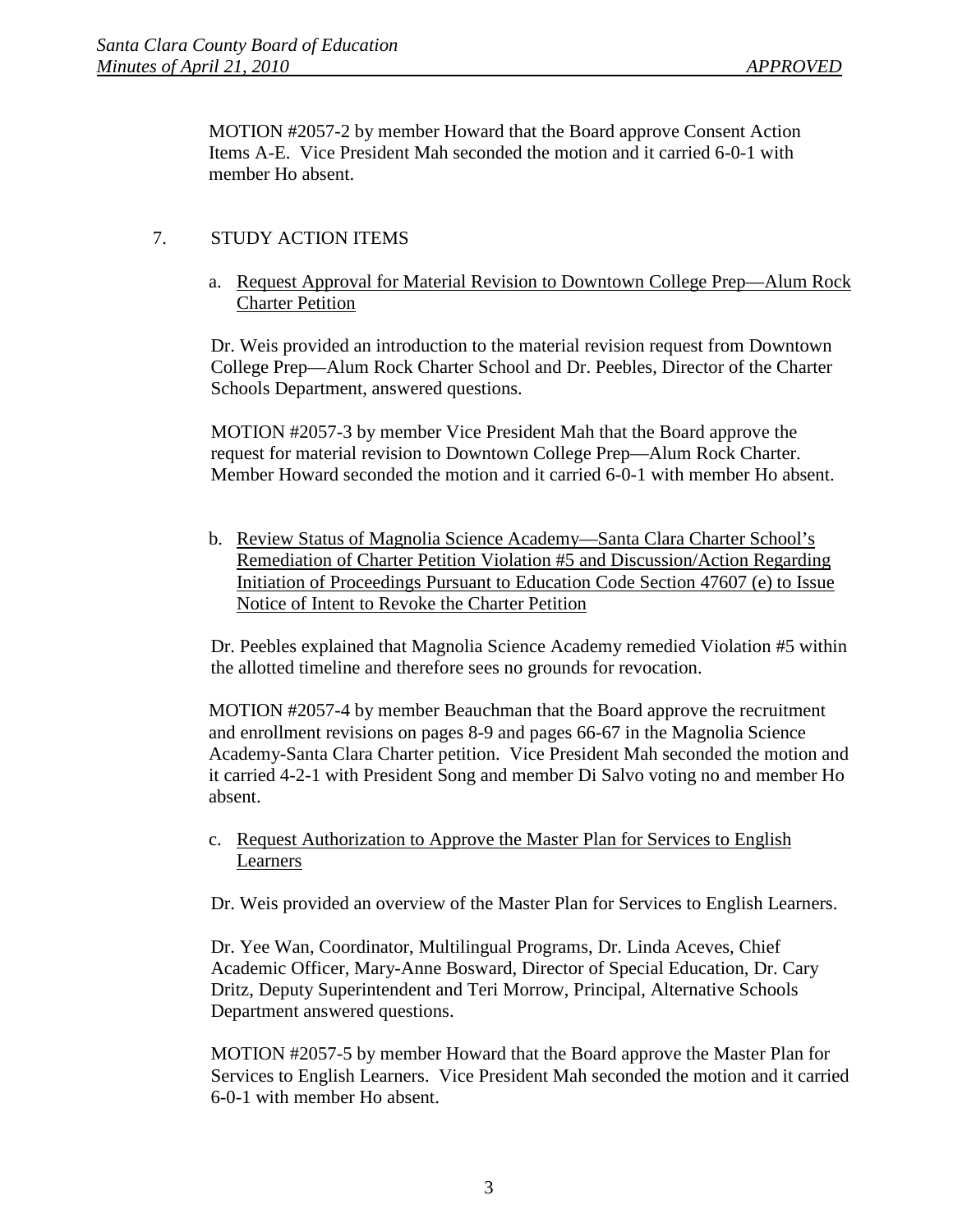d. Request Approval of SCCOE Local Educational Agency Plan

Dr. Weis provided an introduction to the SCCOE Local Education Agency Plan and Dr. Dritz and Dr. Martha Martinez, Director of District & School Support Services answered questions.

MOTION #2057-6 by Vice President Mah that the Board approve the SCCOE Local Educational Agency Plan. Member Howard seconded the motion and it carried 6-0-1 with member Ho absent.

e. Request Submission of Competitive Grant to Kaiser Permanente Community Engagement Programs to Reduce Alcohol Abuse

Dr. Weis gave a summary of the competitive grant to Kaiser Permanente Community Engagement Programs to reduce alcohol abuse. Michelle Mount, Coordinator of Title IV and *fit for learning™* answered questions.

MOTION #2057-7 by member Mann that the Board approve the submission of competitive grant to Kaiser Permanente Community Engagement Programs to reduce alcohol abuse. Vice President Mah seconded the motion and it carried 6-0-1 with member Ho absent.

#### Recess

The Board broke for recess at 6:28 p.m. and reconvened into Open Session at 6:35 p.m.

f. Request to Submit the Competitive Tech Prep Construction Trades Pathway Grant

Dr. Weis provided a precursor on the competitive Tech Prep Construction Trades Pathway Grant.

MOTION #2057-8 by member Mann that the Board approve the submission of competitive tech prep construction trades pathway grant. Member Di Salvo seconded the motion and it carried 6-0-1 with member Ho absent.

g. Request to Submit the Competitive Tech Prep Arts and Media Pathway Grant

Dr. Weis explained the competitive tech prep arts and media pathway grant.

MOTION #2057-9 by Vice President Mah that the Board approve the submission of the competitive tech prep arts and media pathway grant. Member Howard seconded the motion and it carried 6-0-1 with member Ho absent.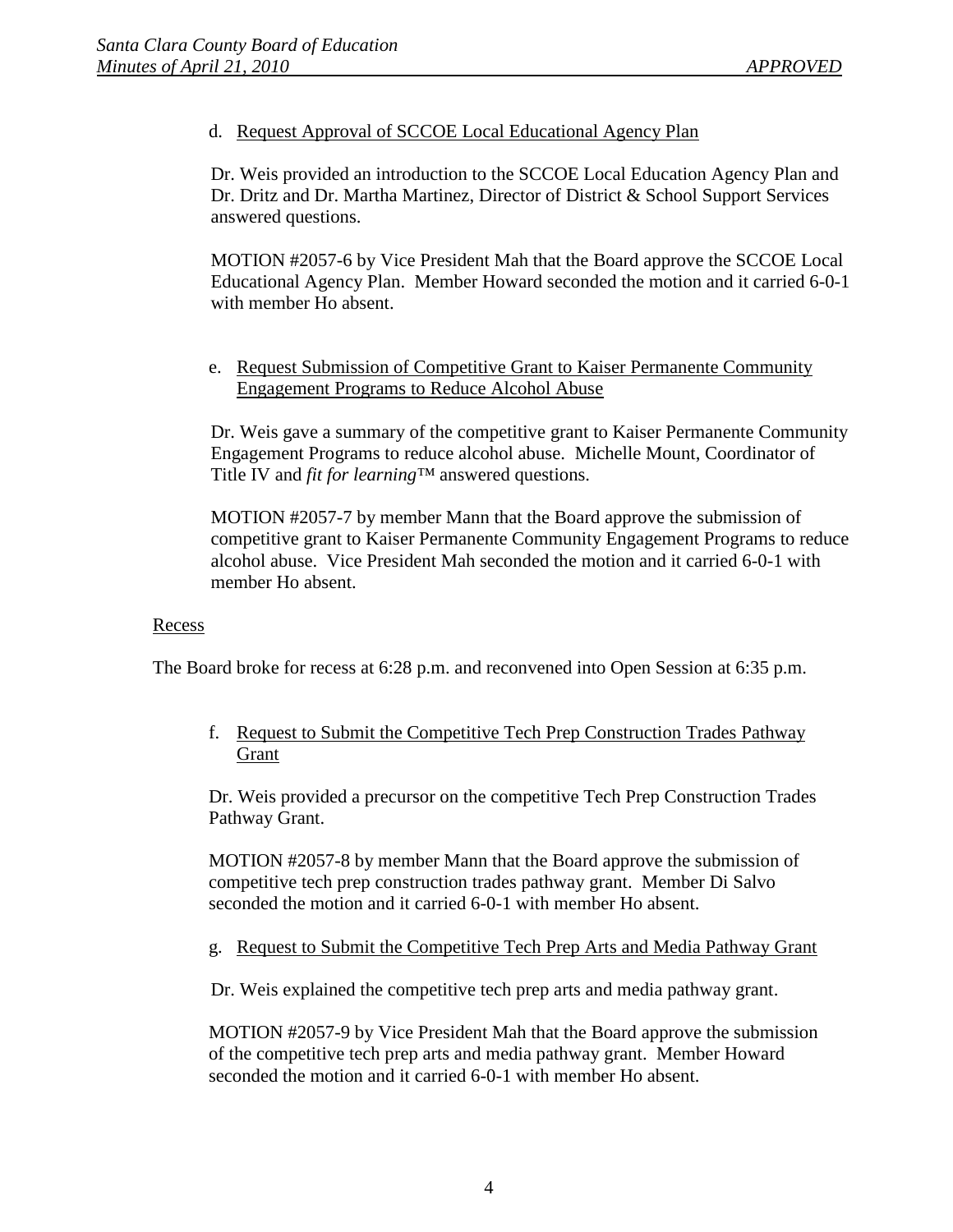## h. Request Approval of Use of Reserves – Fund 850 (Environmental Education) and Fund 800 (Support Services and Operations)

Dr. Weis thanked Anita Parsons, Director of Environmental Education, and her staff for finding the teacher who went missing after wondering off at a recent visit to Walden West. Dr. Weis explained the use of reserves, which will be used to construct a new science lab at Walden West. The Board recognized the contributions by the Walden West Foundation, which have played in the success of Walden West. Ms. Parsons and Margaret Nanda, Walden West Board Member, answered questions. President Song requested that a thank you letter be sent to the Walden West Foundation on behalf of the Board and Superintendent.

MOTION #2057-10 by member Beauchman that the Board approve the use of reserves – Fund 850 (Environmental Education) and Fund 800 (Support Services and Operations). Vice President Mah seconded the motion and it carried 6-0-1 with member Ho absent.

i. Request Approval of the Head Start Self-Assessment Action Plan

Ana Trujillo, Director of of Children's Services, provided some background on the annual Head Start self-assessment action plan. Ms. Trujillo and Dr. Lisa Kaufman, Director of Preschool Services answered questions from the Board.

MOTION #2057-11 by Vice President Mah that the Board approve the Head Start Self-Assessment Action Plan. Member Howard seconded the motion and it carried 6-0-1 with member Ho absent.

j. Request approval of resolution in Support of May 12, 2010 as California Day of the Teacher

Dr. Weis provided an overview of the resolution in support of May 12, 2010 as California Day of the Teacher.

Steve Trujillo, Association of County Educators, spoke about the California Day of the Teacher and commented on Mike Lee's April 18th letter to the Board.

MOTION #2057-12 by member Beauchman that the Board approve the resolution in support of May 12, 2010 as California Day of the Teacher. Vice President Mah seconded the motion and it carried 6-0-1 with member Ho absent.

k. Request Approval of Resolution in Support of May 12, 2010 as National School Nurse Day

MOTION #2057-13 by Vice President Mah that the Board approve the resolution in support of May 12, 2010 as National School Nurse Day. Member Di Salvo seconded the motion and it carried 6-0-1 with member Ho absent.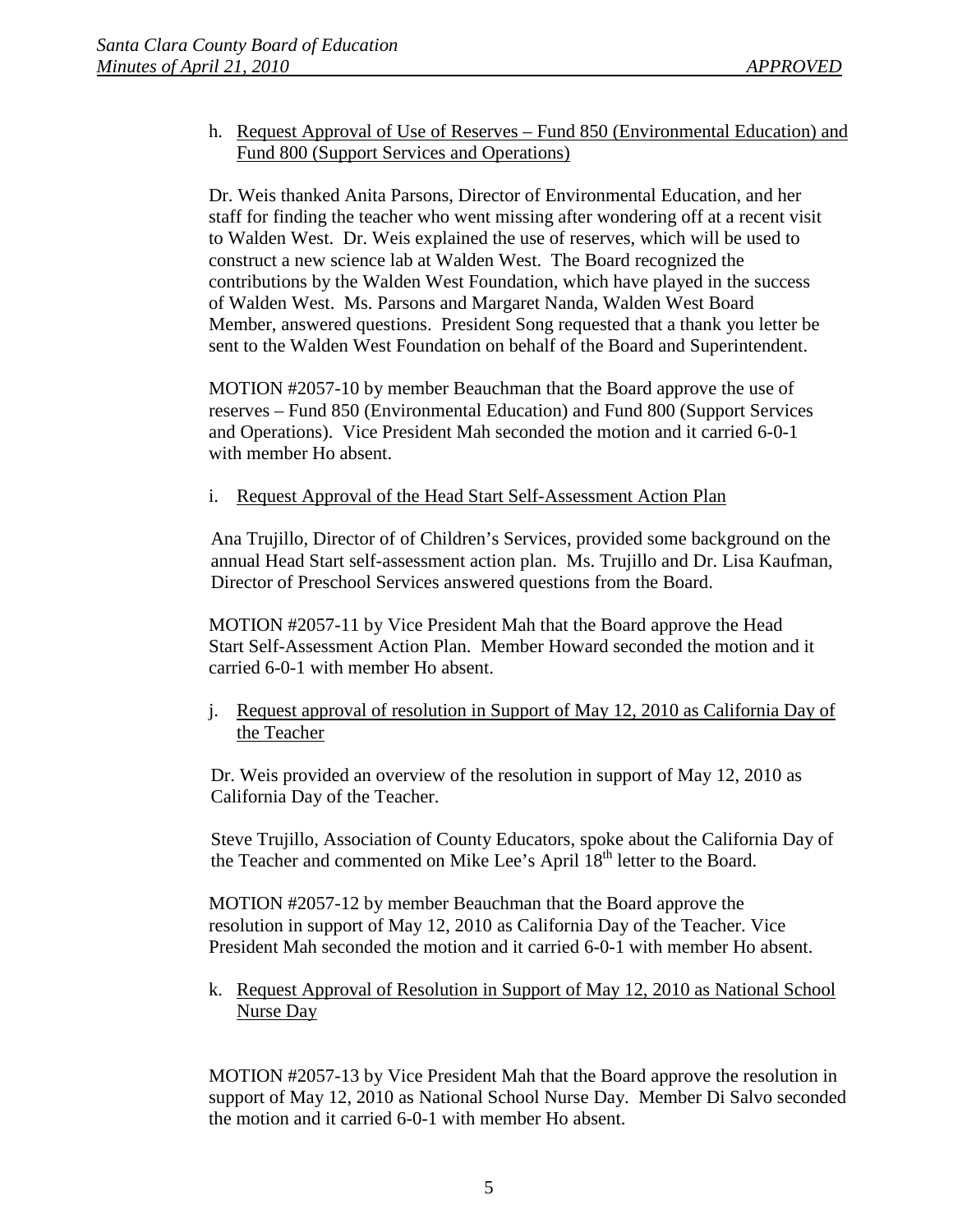# l. Approval of Resolution in Support of the Week of May 16-22, 2010 as Classified School Employee Week

MOTION #2057-14 by member Howard that the Board approve the resolution in support of the week of May 16-22, 2010 as Classified School Employee Week. Vice President Mah seconded the motion and it carried 6-0-1 with member Ho absent.

## 8. INFORMATION

a. Update – Alternative Schools

Mike Lee, teacher at Redemption Academy, spoke about his concern on issues in SCCOE alternative schools and the county superintendent's compensation package.

Juan Oliverez, teacher at Redemption Academy, spoke about his possible nonreelection.

Dr. Weis provided an update on the alternative schools program and the following staff members answered questions: Todd Farr; Principal at Blue Ridge School; Teri Marrow, Principal in Alternative Schools Dept; Amy Sinnott, teacher in Alternative Schools Dept; Linda Aceves, Chief Academic Officer; Juan Oliverez, teacher in Alternative Schools Dept and Dr. Dritz, Deputy Superintendent.

### b. Santa Clara County Board of Education's Quarterly Expenses

Dr. Weis provided an overview of the board's quarterly budget and answered questions.

## c. Discussion on Resolution in Support of the Local Control of Local Classrooms Funding Act

Vice President Mah introduced the resolution in support of the Local Control of Local Classrooms Funding Act and board members agreed to bring the resolution to the May 5, 2010 meeting for a vote.

#### d. County Committee on School District Organization

Dr. Weis presented an update on the County Committee on School District Organization.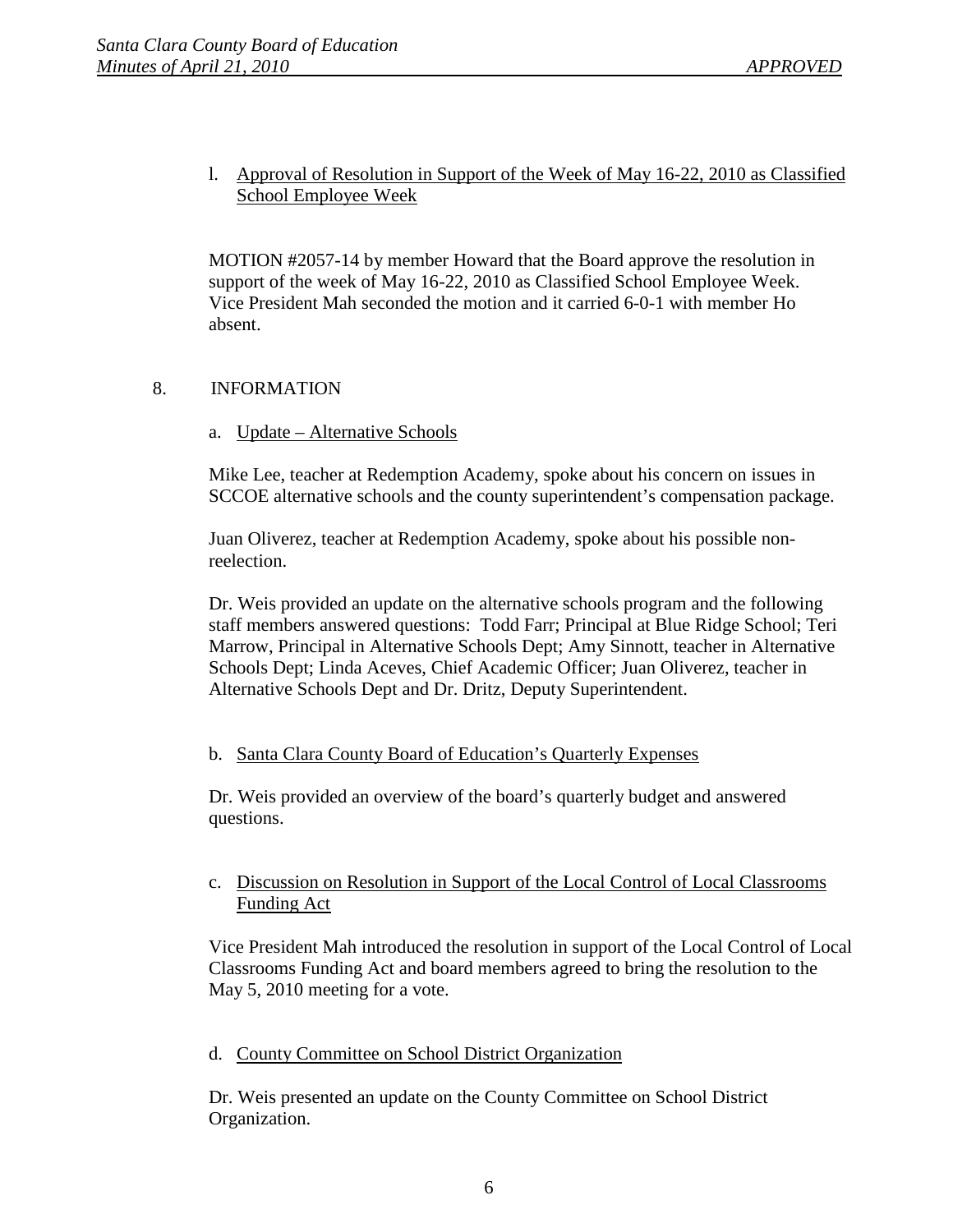## e. Board Committee Reports

#### Grace Mah

- Attended the April 21 Budget Study Committee meeting
- Attended the Joint Committee on Child Care (JCCC)

#### Leon Beauchman

- Announced the upcoming CSBA Delegate Assembly and Legislative Action conference
- Attended a Juvenile Justice System Collaborative meeting

### Jane Howard

- Attended the April 21 JCCC meeting
- f. County Board of Education Member Reports

### Jane Howard

- Attended the Mock Trial Champions Recognition ceremony
- **Joined Dr. Weis and other board members on school site visits to SCCOE** community schools

### Joseph Di Salvo

- Attended the Mock Trial Champions Recognition ceremony
- **Participated in the Chief Schools Officer interviews**

### Grace Mah

- Participated in the Chief Schools Officer interviews
- Attended the Mock Trial Champions Recognition ceremony
- Announced her upcoming attendance to the  $21<sup>st</sup>$  Century Class seminars
- Announced her upcoming attendance to CSBA Self-Evaluation & Superintendent Evaluation class

### Leon Beauchman

- Attended the annual Silicon Valley Leadership Group trip to Sacramento
- Attended an American Leadership Forum meeting
- Attended an Alpha Kappa Alpha sorority regional conference

## g. County Superintendent's Report:

*Dr. Weis presented the following information relative to the activities of the Office:*

- 2010 Outstanding Legislator of the Year
- Bullis Charter School—Enrollment Demographical Information
- SCCOE response to the Santa Clara County Civil Grand Jury on the topic of job openings
- Announced that the disportionment minority contact work group has begun (this is part of the Juvenile Justice Systems Collaborative [JJSC])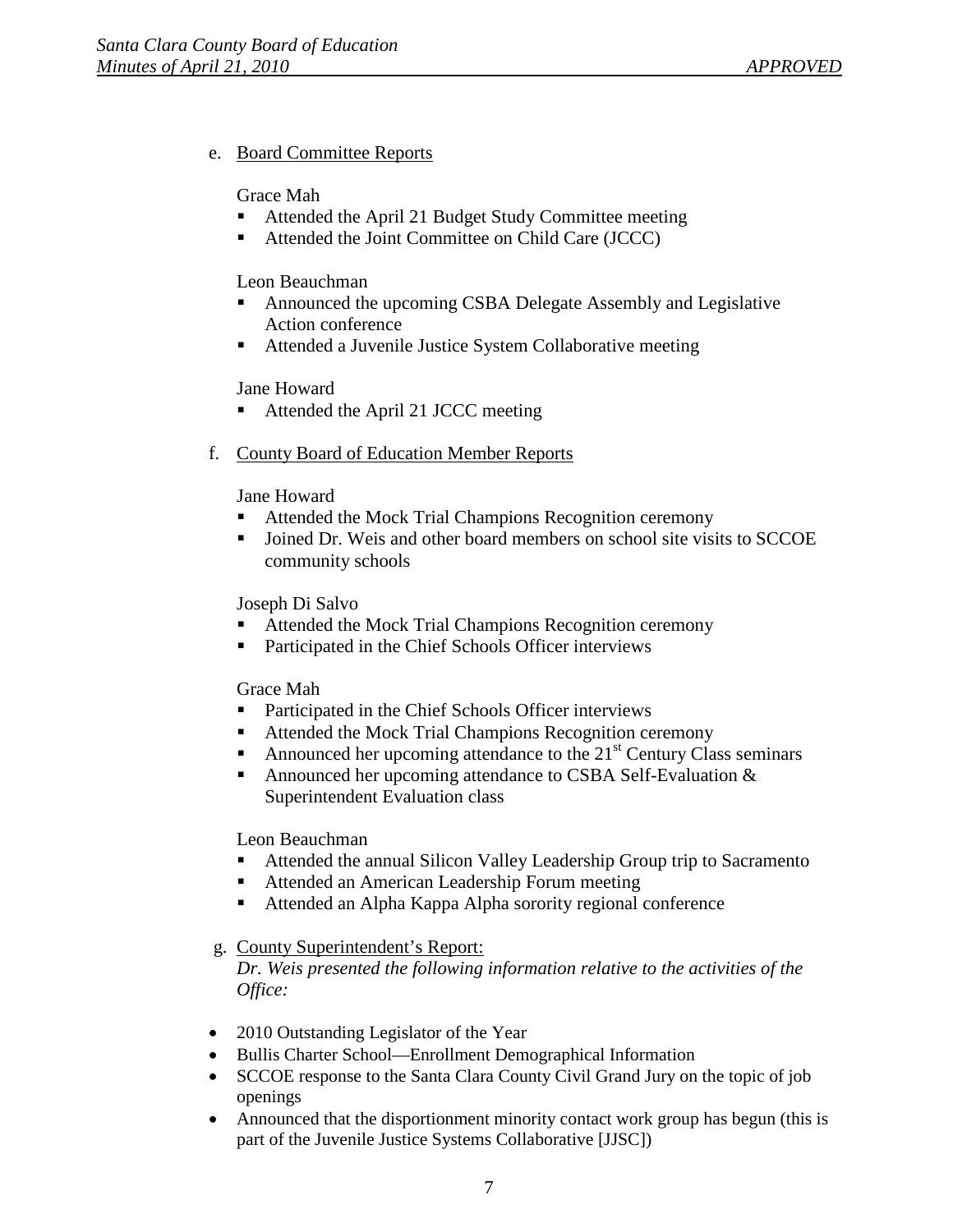## 9. CLOSED SESSION

The Board convened into Closed Session at 8:55 p.m. to discuss a "Public Employee Performance Evaluation" Title: County Superintendent of Schools *(Government Code Section 54957(b)(1) permits Boards to conduct a closed session for evaluation of performance of a public employee.)*

## **OPEN SESSION – 9:25 p.m.**

## 10. REPORT OF ACTIONS TAKEN IN CLOSED SESSION

President Song reported that, in the matter of Agenda Item 9, "*Public Employee Performance Evaluation*, *Title: County Superintendent of Schools*" there were no reportable actions.

## 11. FUTURE AGENDA ITEMS

• Discussion on how to increase the number of math teachers in Silicon Valley – July (Joseph Di Salvo)

### 12. ADJOURNMENT

The meeting adjourned at 9:30 p.m.

Respectfully submitted,

harle Weis

Dr. Charles Weis, County Superintendent of Schools Ex-Officio Secretary

ca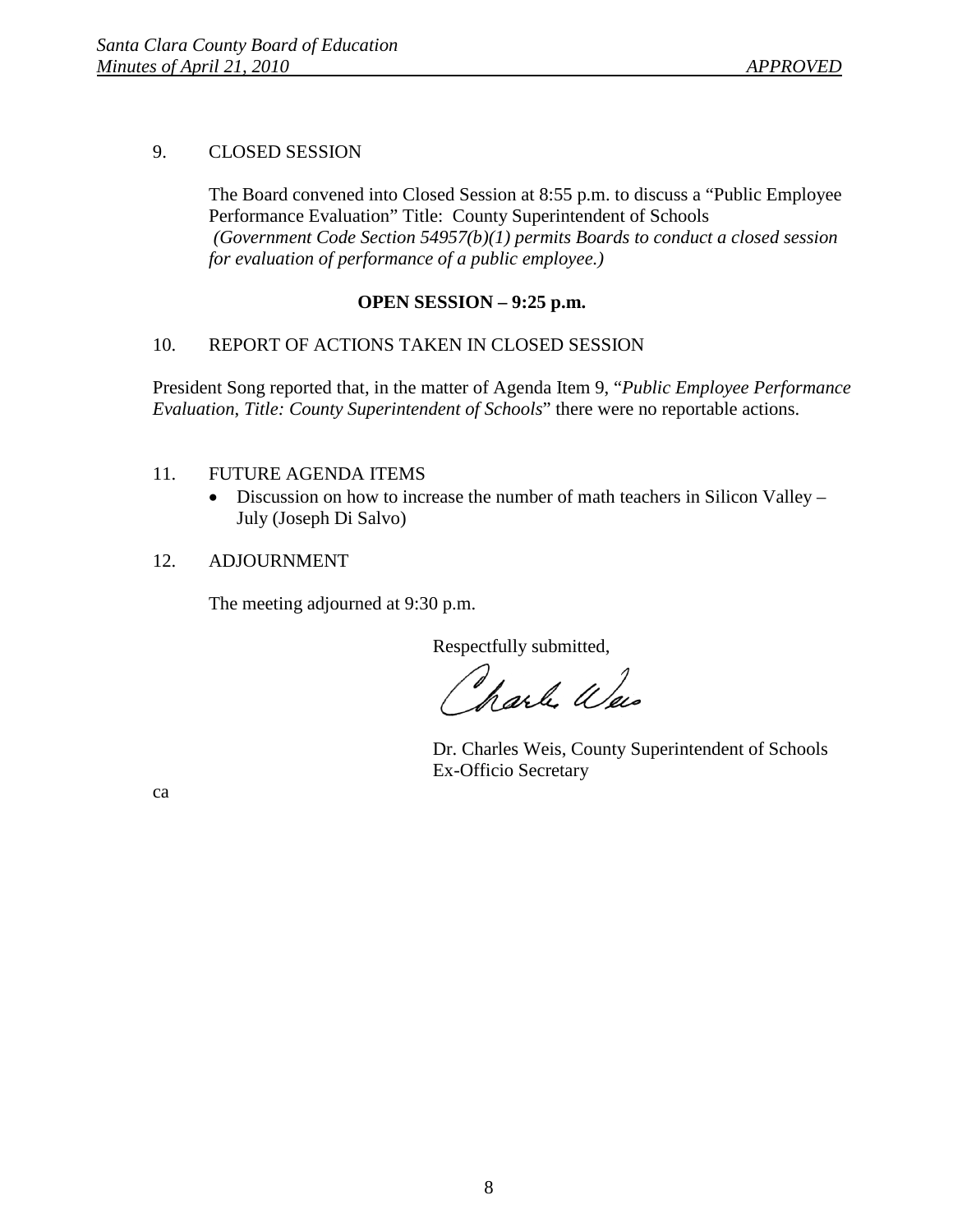#### **RESOLUTION RECOGNIZING MAY 12, 2010 AS THE DAY OF THE TEACHER**

#### **SANTA CLARA COUNTY BOARD OF EDUCATION RESOLUTION No. 2057-1**

**WHEREAS,** teachers demonstrate and share their love of learning in the classroom every day, and act as listeners, explorers, role models, motivators and mentors; and, by doing so, are partners with parents and the community in inspiring students' dreams and laying the foundation for them to be good citizens; and

**WHEREAS,** the success of more than 250,000 students in Santa Clara County depends on the skills, knowledge, encouragement and attitudes of dedicated teachers; and

**WHEREAS,** teachers work collaboratively with their Boards of Education, Superintendents, colleagues, parents and others in support of society's commitment to quality education for all youth; and

**WHEREAS**, teachers at the Santa Clara County Office of Education, in particular, educate and motivate students who have special needs that require unique skills, or students who have not succeeded in other educational settings; and

**WHEREAS**, teachers at the Santa Clara County Office of Education have made a crucial difference in the lives of students, and are true champions for children, schools and community; and

**WHEREAS,** California Education Code §37222 designates the second Wednesday in May as the Day of the Teacher in recognition of the dedicated professionals entrusted with fulfilling the mission of education to prepare our students for the future; and

**WHEREAS**, the Santa Clara County Board of Education recognizes that the quality of all students' educational experiences depends significantly and vitally upon the quality of their teachers, because the influence of a good teacher continues long after school days are only memories:

**NOW, THEREFORE, BE IT RESOLVED** that the Santa Clara County Board of Education and County Superintendent of Schools acknowledge the contributions of all dedicated teachers, and recognize May 12, 2010 as the Day of the Teacher; and, moreover, urge parents, students and the community to publicly show their appreciation for teachers and their contributions that improve our daily lives, our community and our futures.

**PASSED AND ADOPTED** by the Santa Clara County Board of Education at a meeting held on April 21, 2010 by the following vote:

AYES: President Song, Vice President Mah, members Beauchman, Howard, Mann and Di Salvo NOES: - none-ABSTAIN: -none-

ABSENT: member Ho

 $\blacksquare$ 

Anna Song, President Charles Weis, Ph.D. Santa Clara County Board of Education County Superintendent of Schools

harle Was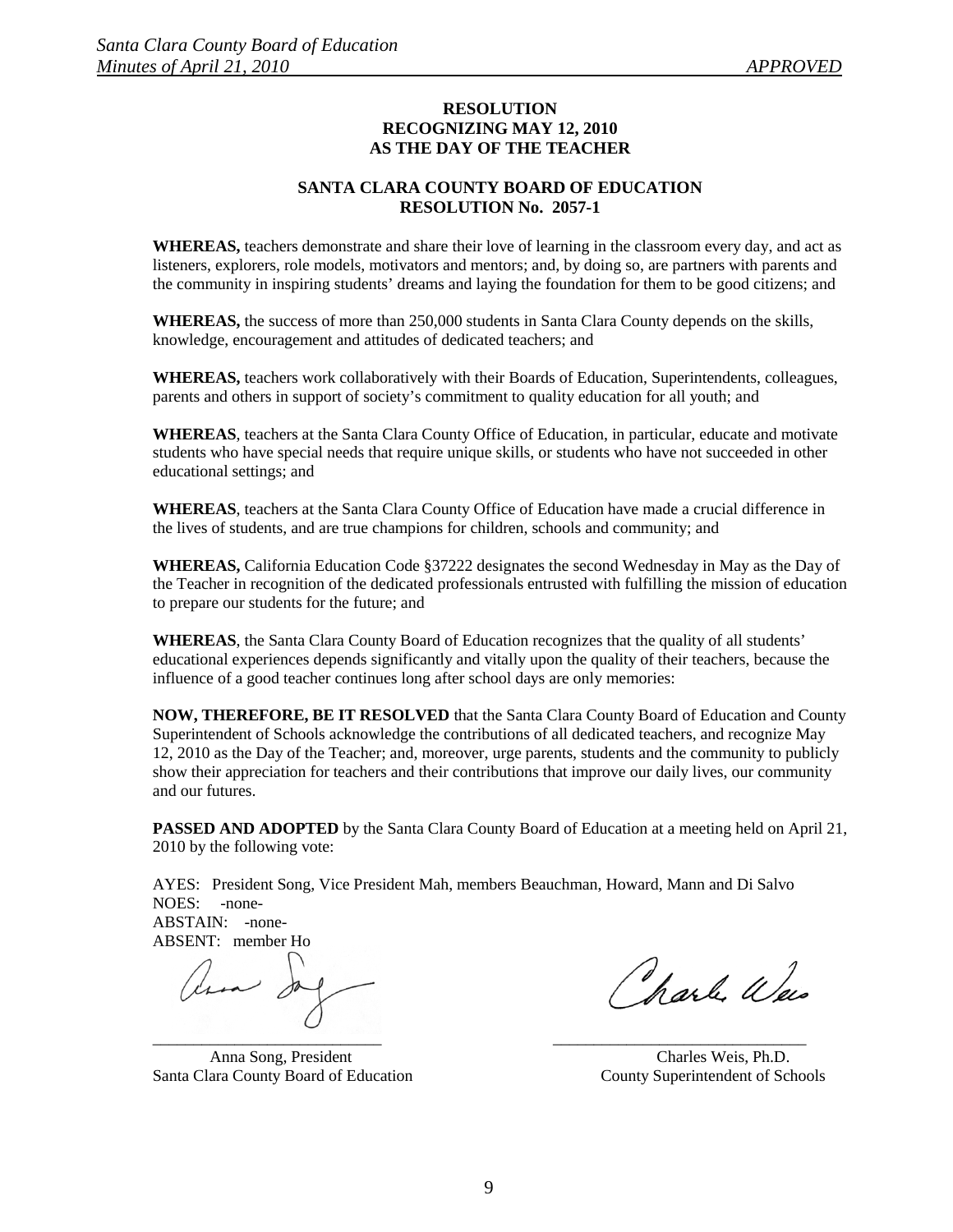#### **RESOLUTION RECOGNIZING MAY 12, 2010 AS NATIONAL SCHOOL NURSE DAY**

#### **SANTA CLARA COUNTY BOARD OF EDUCATION**

#### **RESOLUTION No. 2057-2**

**WHEREAS**, good health is essential to enabling young people to learn to the best of their ability; and school nurses play a significant role in fostering student health, safety and well-being; and

**WHEREAS**, school nursing is a specialized practice dedicated to promoting wellness, providing medical care and support, and addressing health problems within an educational setting; and

**WHEREAS**, the Santa Clara County Office of Education's school nurses often assist students ranging from infants to young adults with physical and developmental disabilities, and special needs, thus requiring unique skills and knowledge; and

**WHEREAS**, school nurses often serve as vital advocates for students and as liaisons among parents, teachers, administrators, doctors and other medical professionals for the benefit of students; and they deserve recognition and gratitude for their invaluable work and the difference they make in students' lives;

**NOW, THEREFORE, BE IT RESOLVED**, that the Santa Clara County Board of Education and County Superintendent of Schools express their gratitude and commend the school nurses of the Santa Clara County Office of Education, and join the National Association of School Nurses as well as schools and government offices across the country in recognizing May 12, 2010 as National School Nurse Day.

**PASSED AND ADOPTED** by the Santa Clara Board of Education at a meeting held on April 21, 2010 by the following vote:

AYES: President Song, Vice President Mah, members Beauchman, Howard, Mann and Di Salvo NOES: -none-ABSTAIN: -none-ABSENT: member Ho

les de

 Anna Song, President Charles Weis, Ph.D. Santa Clara County Board of Education County Superintendent of Schools

Wash Wes

\_\_\_\_\_\_\_\_\_\_\_\_\_\_\_\_\_\_\_\_\_\_\_\_\_\_\_\_ \_\_\_\_\_\_\_\_\_\_\_\_\_\_\_\_\_\_\_\_\_\_\_\_\_\_\_\_\_\_\_